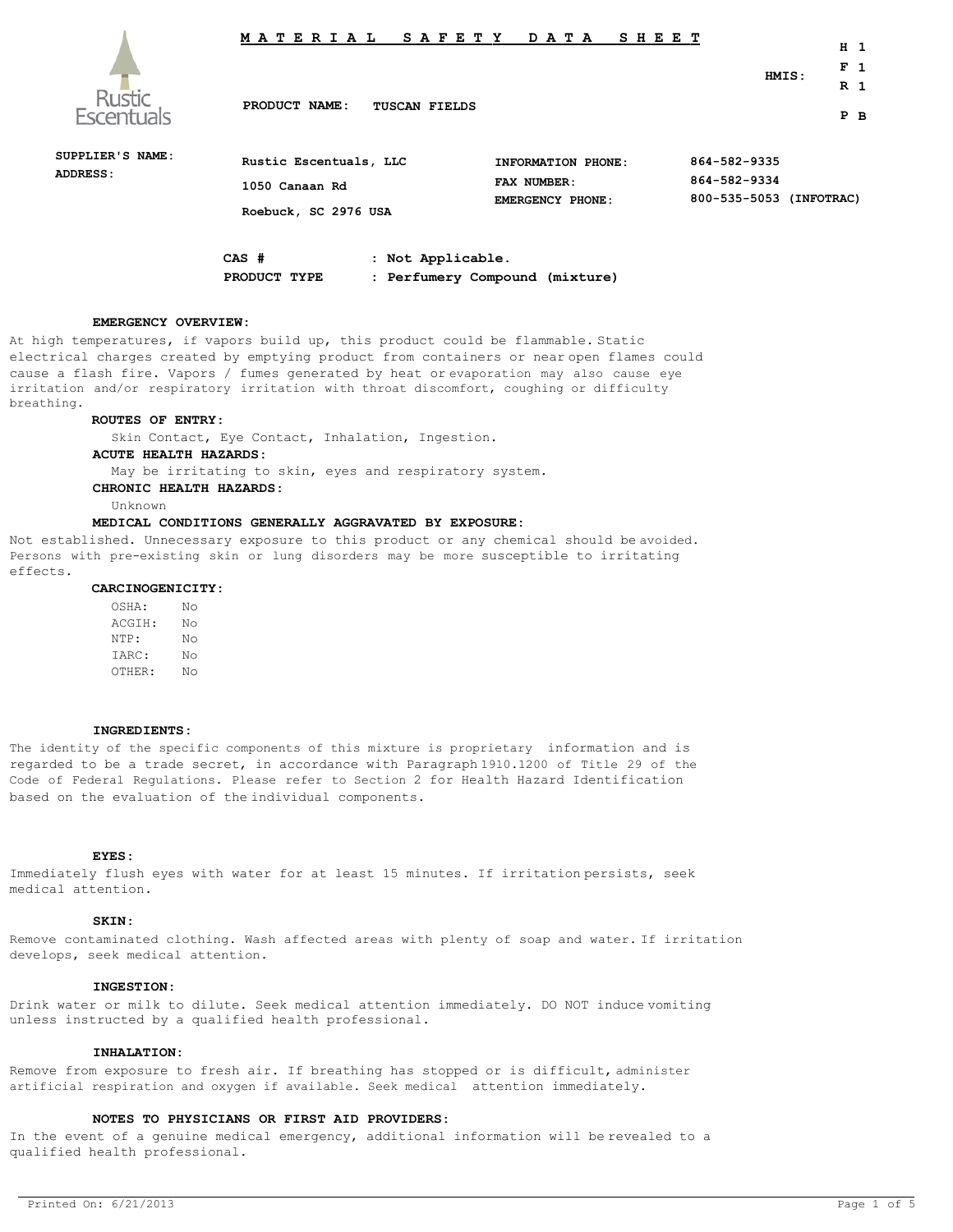#### **FLASH POINT:**

FAHRENHEIT: 205 CELSIUS:

#### **METHOD USED: FLAMMABLE LIMITS:**

ASTM D6450 - Continuous Closed Cup Not Determined.

96.1

## **EXTINGUISHING MEDIA:**

Carbon Dioxide, Dry Chemical, Foam, or other NON-Aqueous material.

# **SPECIAL FIRE FIGHTING PROCEDURES:**

Treat as a chemical fire. Self-contained breathing apparatus and protective clothing should be worn when fighting fires involving chemicals.

## **UNUSUAL FIRE AND EXPLOSION HAZARDS:**

Empty containers retain product residue (liquid or vapor) and can be dangerous. They should be rinsed with water and disposed of properly. Soaked rags or paper may pose a spontaneous combustion hazard in unsealed trash receptacles.

# **HAZARDOUS COMBUSTION PRODUCTS:**

Carbon dioxide, Carbon monoxide, Acrid fumes, and other unidentified organic compounds.

#### **ACCIDENTAL RELEASE MEASURES:**

Eliminate all ignition sources. Ventilate area. Contain spill and absorb spill onto inert material. Place material into a suitable container and dispose of in accordance with local regulations. DO NOT leave soaked rags or paper in unsealed receptacles as spontaneous combustion may sometimes occur under certain circumstances.

### **HANDLING AND STORAGE:**

Use splash goggles or face shield when eye contact is possible. Respiratory protection is not generally required, if desired use NIOSH approved organic vapor respirator. Use chemical resistant gloves as needed to avoid prolonged or repeated contact. Store in a cool, dry, well-ventilated area away from all sources of heat or flame.

#### **VENTILATION:**

General, meeting ACGIH criteria as needed to control vapor.

# **RESPIRATORY PROTECTION:**

None generally required. If desired wear a NIOSH approved respirator.

# **EYE PROTECTION:**

Use splash goggles or face shield when eye contact may occur.

#### **SKIN PROTECTION:**

Use chemical resistant gloves as needed to avoid prolonged or repeated contact. Use of a rubber apron is recommended when handling large quantities of this material.

#### **OTHER PROTECTIVE CLOTHING OR EQUIPMENT:**

None generally required.

#### **WORK/HYGIENIC PRACTICES:**

Good personal hygiene practices should be used. Wash hands after any contact, before breaks and meals, and at the end of the work period. Contaminated clothing and shoes should be cleaned before using again.

# **EXPOSURE GUIDELINES:**

This material is intended for manufacturing use only. Contaminated equipment should be cleaned with soap and water. Do not discharge wash water into lakes, streams, ponds, or public waters.

**APPEARANCE / STATE:** Clear Liquid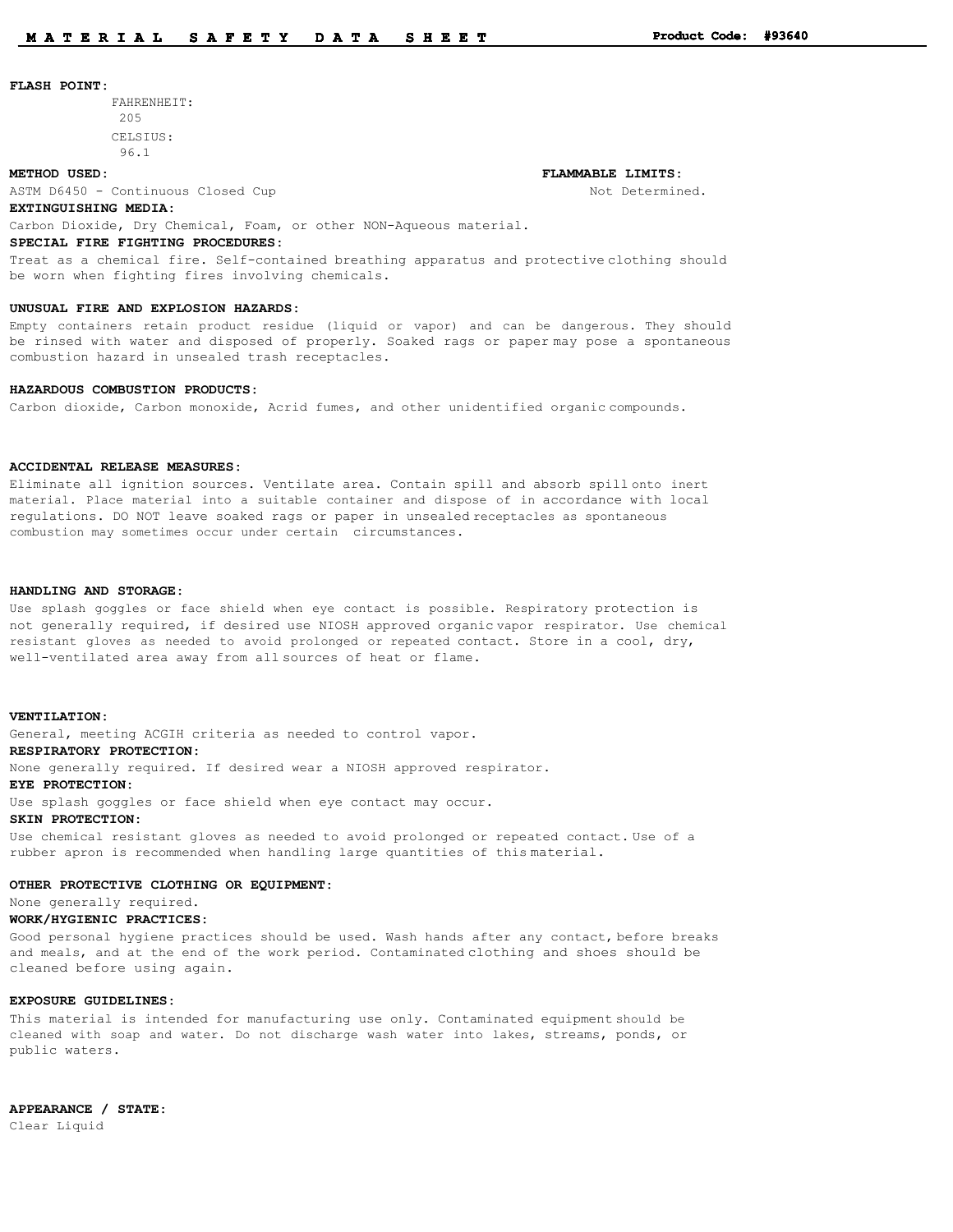**ODOR:** Characteristic **EVAPORATION RATE:** Less than 1 **PERCENT VOC:** Not determined **SPECIFIC GRAVITY:** 1.048 - 1.088 **VAPOR PRESSURE (mmHg @ 20 C):** Not determined **SOLUBILITY (IN WATER):** NO **PERCENT HYDROCARBONS:** Not determined **REFRACTIVE INDEX @ 25 C:** 1.5378 - 1.5428 **VISCOSITY (FORD #1 @25 C):** Not determined

# **STABILITY:**

Product is stable under normal storage and use. **CONDITIONS TO AVOID (STABILITY):** Excessive heat, sparks or open flame. **INCOMPATIBILITY (MATERIAL TO AVOID):** Strong oxidizing agents, or contamination with strong acids or alkalis. **HAZARDS POLYMERIZATION:** Will not occur.

# **ACUTE TOXICITY:**

Prolonged contact with the undiluted material may cause irritation. **CHRONIC TOXICITY:** Not Determined. **THRESHOLD LIMIT VALUE:** Not Available. **EFFECTS ON OVER EXPOSURE:** Not Known.

### **ECOTOXICITY:**

No information is available. **ENVIRONMENTAL FATE:** No information is available.

# **WASTE DISPOSAL METHOD:**

This material, if discarded, is not considered to be hazardous waste by EPA regulations 40 CFR 261.

## **SAFE HANDLING OF WASTE:**

Refer to section 8 for information pertaining to personal protective equipment and exposure controls when handling this material for disposal.

## **COMMUNITY PROVISIONS:**

Dispose of this material at a local, state or federally approved landfill, incinerator or recovery facility.

|                | I.S. DEPARTMENT OF TRANSPORTATION (DOT): PROPER SHIPPING |
|----------------|----------------------------------------------------------|
| NAME:          | To be determined.                                        |
| HAZARD CLASS:  | To be                                                    |
| determined.    |                                                          |
| ID NUMBER:     | To be determined.                                        |
| PACKING GROUP: | To be determined.                                        |

# **INTERNATIONAL AIR TRANSPORT ASSOCIATION (IATA):**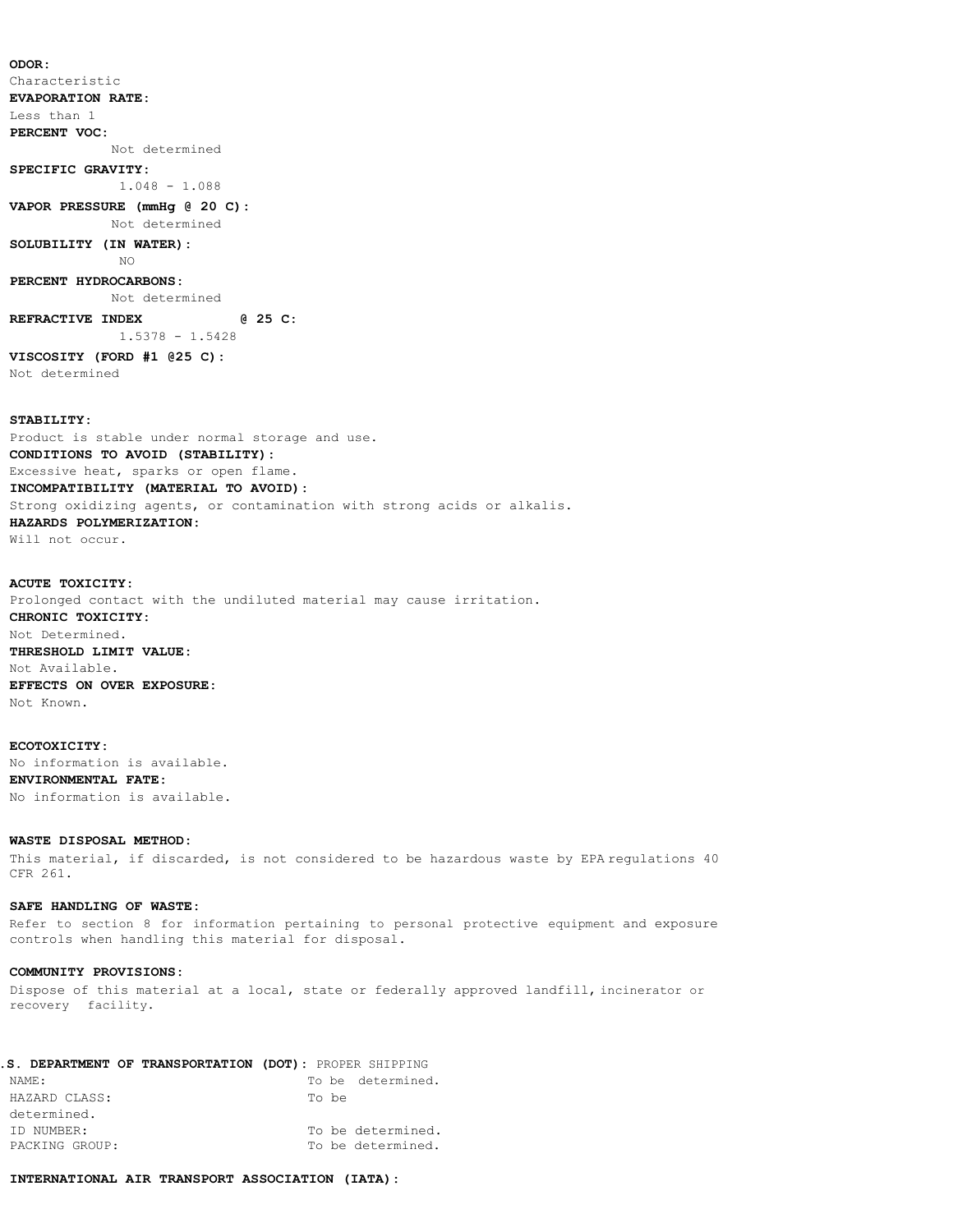PROPER SHIPPING NAME: To be determined. HAZARD CLASS: To be determined.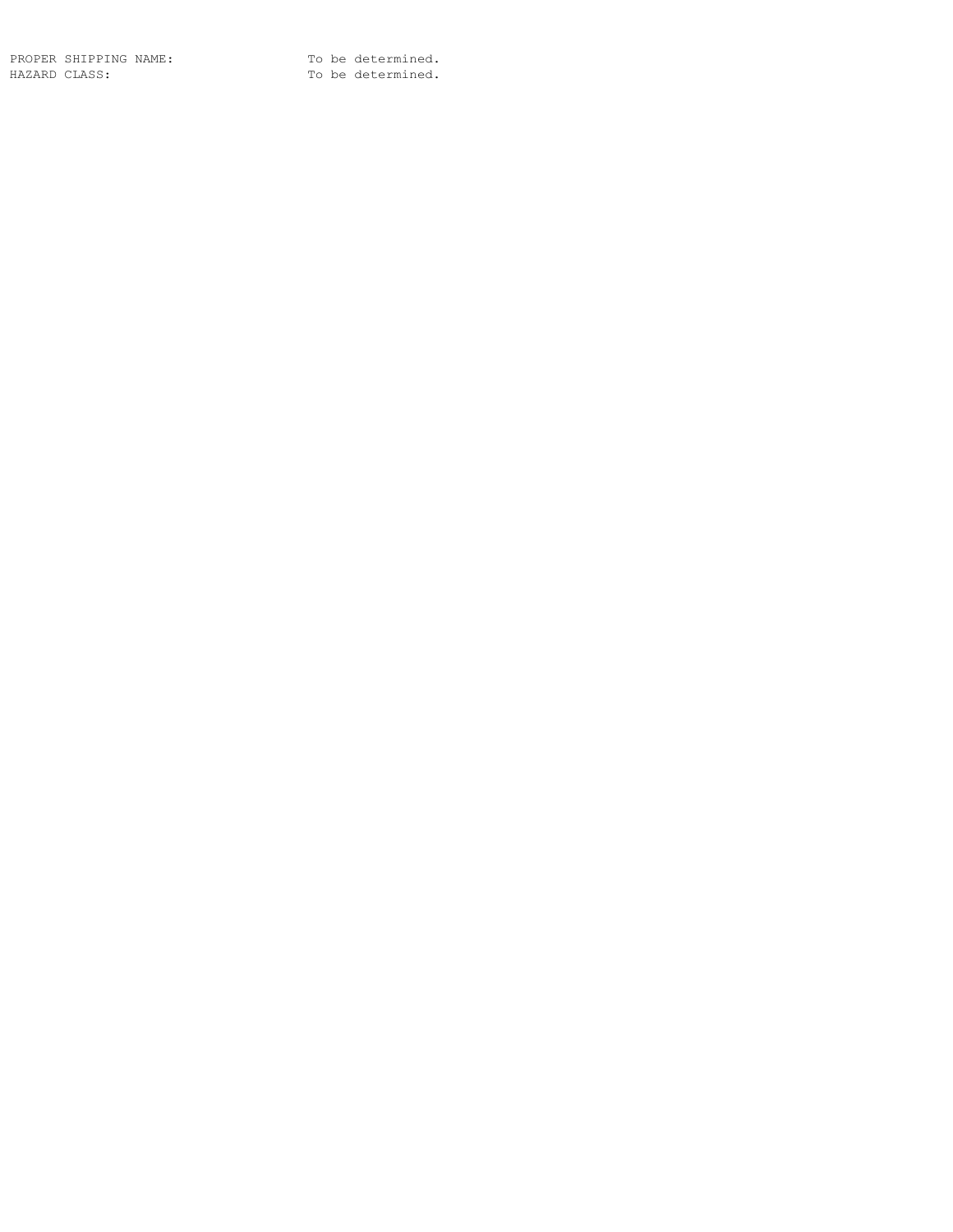| NUMBER:<br>T D                              | To be determined.                   |
|---------------------------------------------|-------------------------------------|
| PACKING GROUP:                              | To be determined.                   |
|                                             |                                     |
| INTERNATIONAL MARITIME ORGANIZATION (IMDG): |                                     |
| PROPER SHIPPING NAME:                       | To be                               |
| determined. HAZARD CLASS:                   | To be                               |
| determined.                                 |                                     |
| ID NUMBER:                                  | To be determined.                   |
| PACKING GROUP:                              | To be determined.                   |
|                                             |                                     |
| MARINE POLLUTANT:                           | To be                               |
|                                             | SECTION 15 - REGULATORY INFORMATION |
| $d$ otorminod                               |                                     |

determined.

# **U.S. FEDERAL REGULATIONS**

# **TSCA (USA TOXIC SUBSTANCE CONTROL ACT):**

All ingredients in this mixture are listed on the TSCA inventory.

# **SARA TITLE III (SUPERFUND AMMENDMENTS AND REAUTHORIZATION ACT):**

# **311/312 HAZARD CATEGORIES**

| Yes |
|-----|
| Nο  |
| NΩ  |
| Yes |
| N∩  |
|     |

# **SARA SECTION 313**

This mixture contains the following toxic chemical(s) subject to the reporting requirements of Title III of the Superfund Amendments and Reauthorization Act of 1986 and 40 CFR Part 372:

GENERIC CHEMICAL NAME CAS NUMBER  $\frac{8}{3}$  BY WT.

\*\*\* NO reportable quantities of ingredients are present \*\*\*

#### **STATE REGULATIONS**

#### **RIGHT TO KNOW:**

The identities of the ingredients of this mixture are proprietary and are considered to be trade secrets.

### **CALIFORNIA PROPOSITION 65:**

This mixture contains the following chemical(s) subject to the reporting requirements of the Safe Drinking Water and Toxic Enforcement Act of 1986:

GENERIC CHEMICAL NAME  $\begin{array}{ccc} \text{CAS} & \text{NUMBER} \end{array}$   $\begin{array}{ccc} \text{S BY WT.} \end{array}$ 

\*\*\* NO reportable quantities of ingredients are present \*\*\*

# **INTERNATIONAL REGULATIONS**

INGREDIENTS IN THIS MIXTURE CAN BE FOUND ON THE FOLLOWING GLOBAL INVENTORIES: European Community (EINECS): Yes Canada (DSL): Yes Canada (NDSL): No Australia (AICS): Yes China (SEPA/CICS): Yes

| CIILIIQ (OBEA/UIUO). | $-5$              |
|----------------------|-------------------|
| Japan (IEC):         | Yes               |
| Korea (KECI/ECL):    | To be determined. |
| New Zealand (NZIoC): | To be determined. |
| Philippines (PICCS): | To be determined. |
|                      |                   |

# **WHMIS: D2B**

# **CANADIAN ENVIRONMENTAL PROTECTION ACT, 1999 (CEPA, 1999):**

This mixture contains the following chemical(s) subject to the reporting requirements of the Canadian Environmental Protection Act, 1999: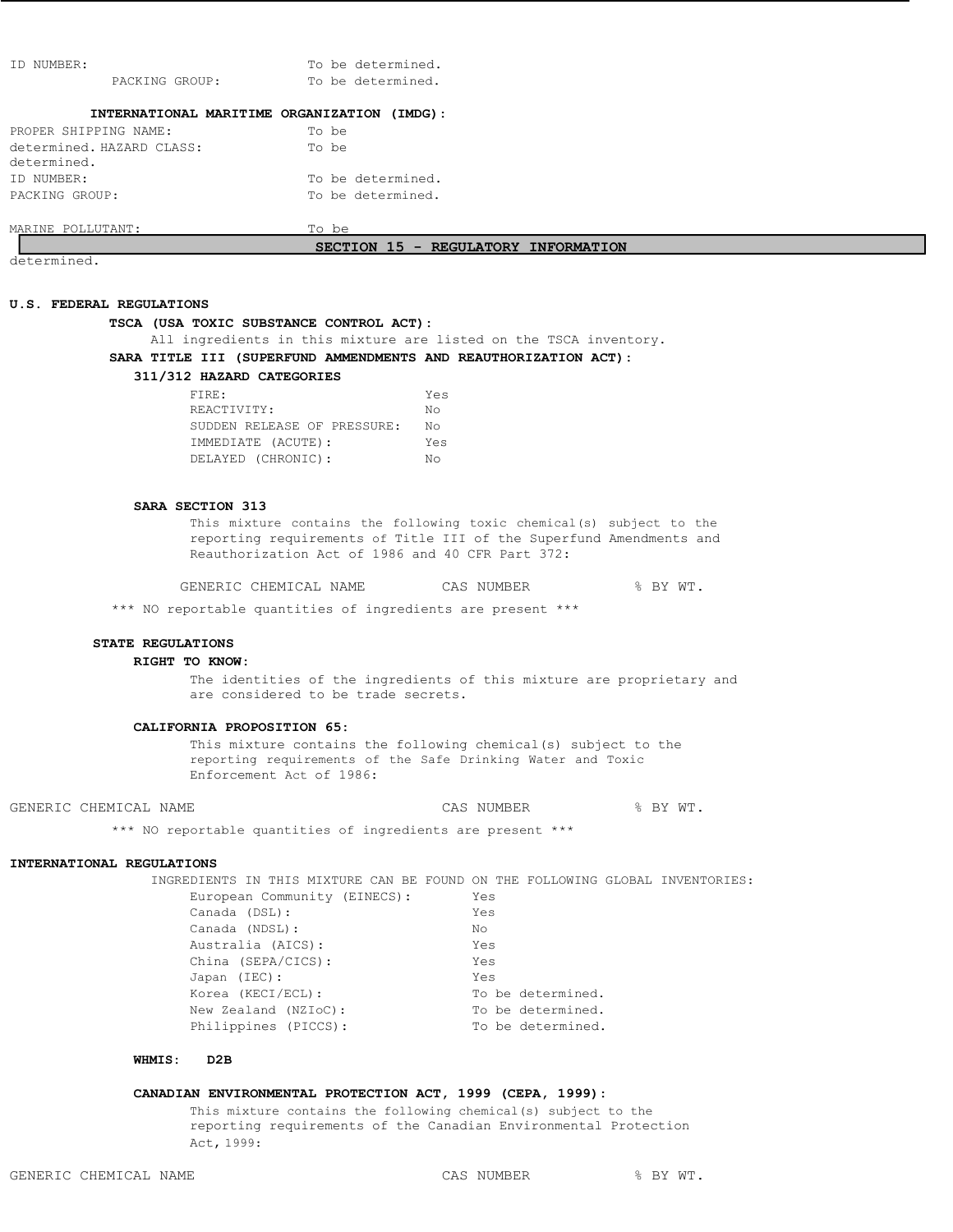\*\*\* NO reportable quantities of ingredients are present \*\*\*

# **DISCLAIMER:**